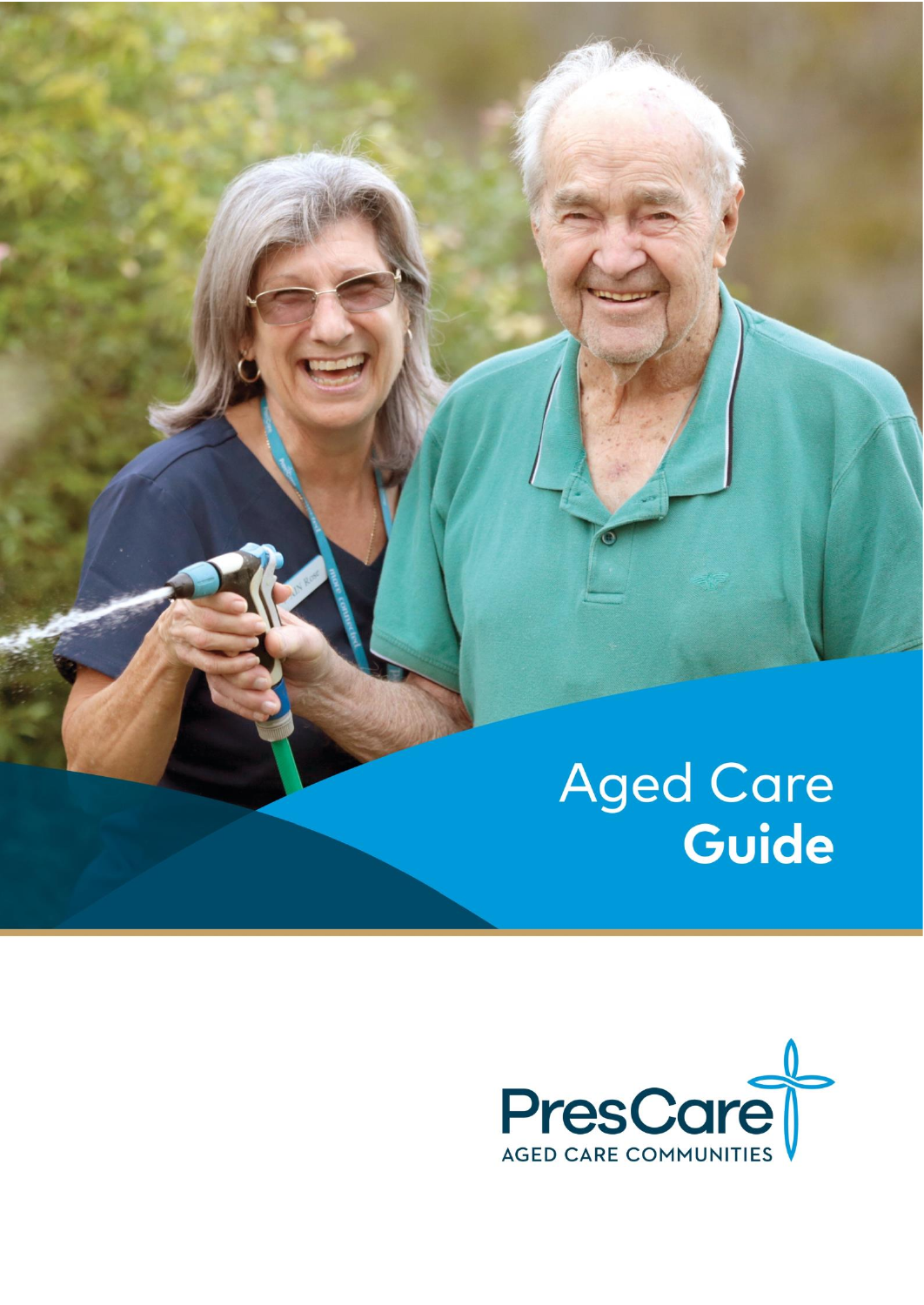# Helping you to understand **residential aged care and its costs**

Placing your loved one in residential aged care can be stressful, but we are here to make it easier.

Fully accredited aged care communities, like PresCare's, are designed to support senior Australians should they reach a stage when they can no longer live independently at home. For some, this may happen gradually over time, while for others it may happen suddenly due to an accident or illness. Often, the best way to receive consistent support is to live in a residential aged care community.

Our team cares for residents with low-care needs through to high-care needs, such as palliative care and advanced memory loss. We offer **permanent residential care** or **short-term respite care**.

The Government can contribute towards the cost of aged care. The level of funding assistance your loved one receives will depend on their income and assets.

In this Guide, we summarise the cost structure and benefits of residential aged care, as well as the steps involved to secure a position in an aged care community that's right for your loved one. Our Admissions Teams are here to help and support you through this journey. Please call us with any questions.

# The **5 steps** to placing your loved one in care

- **Aged Care Assessment.** To find out if your loved one is eligible for permanent or respite aged care, arrange an assessment by an Aged Care Assessment Team (ACAT). You can book an appointment through My Aged Care (visit [www.myagedcare.gov.au](http://www.myagedcare.gov.au/) or call 1800 200 422). Hospitals and doctors can also provide a referral.
- **Understanding the costs.** A simple guide to aged care fees is included in this Guide. To estimate the amount your loved one may be asked to pay towards their care, visit [www.myagedcare.gov.au,](http://www.myagedcare.gov.au/) search for 'Fee Estimator' and complete the form. You can also seek advice from a Financial Planner.
- **Take a tour.** Prepare a shortlist of suitable aged care communities and tour them to compare.
- **Apply to your preferred aged care community.** Arrange a meeting with a Care Leader at your preferred community. To apply for a residential aged care position, you'll need to bring documents including a current ACAT, an income and assets form, and Power of Attorney instructions.
- **Resident Agreement.** Once your loved one has been offered a place in a community and wishes to accept it, a Resident Agreement will need to be signed before they move in.

*"We have a special community at Alexandra Gardens. Our team is focused on helping each resident live their own day as they would have at home. We know that the little things can make a big difference and that's why our approach to care always goes the extra mile."* 

*Sandra Thomson, Facility Manager, Alexandra Gardens*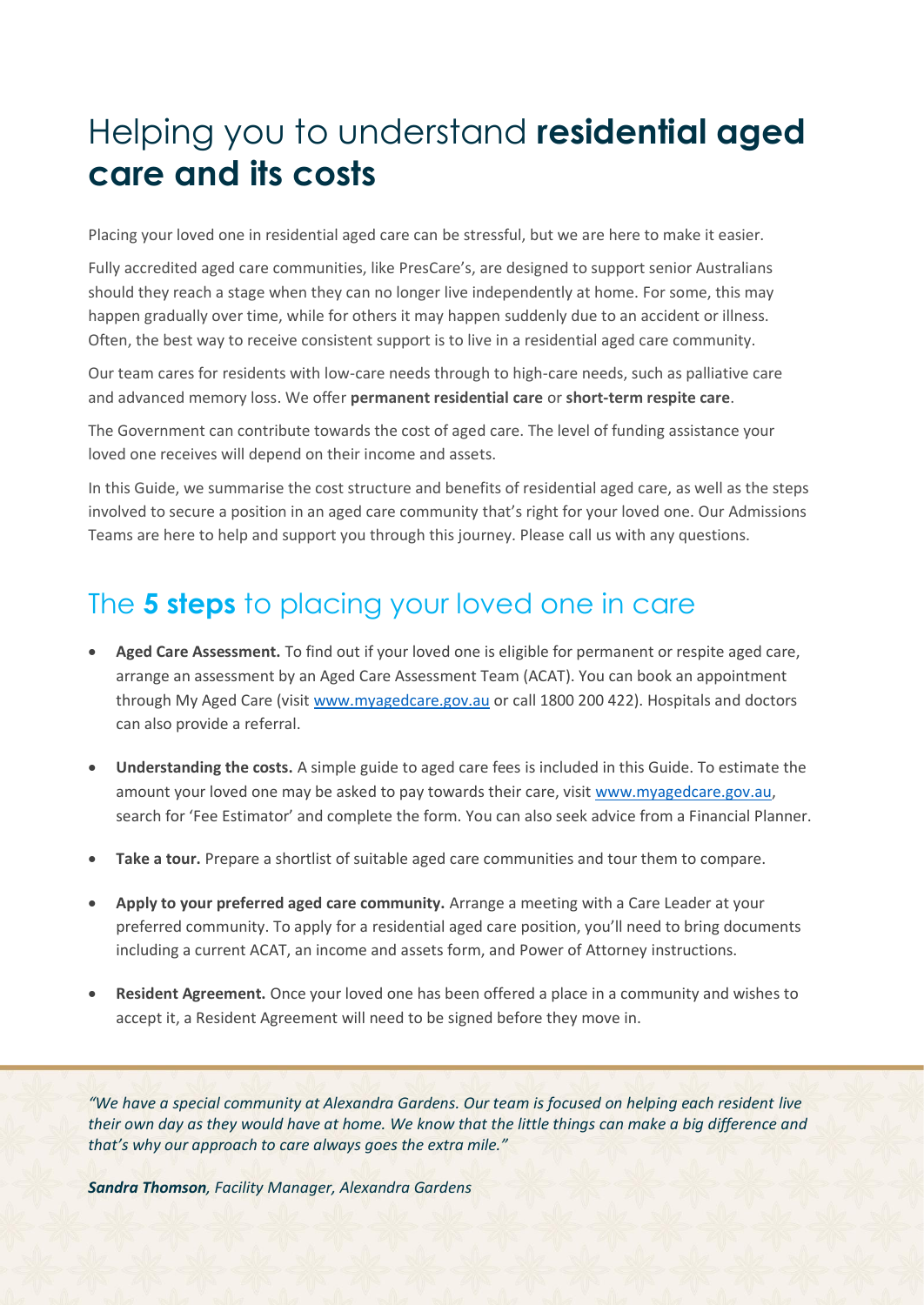# How **respite care** can provide expert short-term relief for families

We understand that there are certain times when you might need some help to look after your loved one:

- Emergency care following an accident, injury or illness
- Recuperation and recovery following a hospital stay or incident
- If you are planning a holiday away
- If you need a break from your carer role
- As a safer option during a lockdown period where a person may have limited access to their essential care and lifestyle services
- As a way for your loved one to experience living at a PresCare community before considering a more permanent move

## **An experienced on-site Care team**

Your loved one is welcome to join us for a week or longer. You can enjoy peace of mind knowing they will be expertly looked after and supported 24/7 by our dedicated team of Carers and on-site Nurses. We focus on helping our respite guests feel welcome, cared for and comfortable by understanding their specific needs and developing a personalised care and support plan.

Each respite guest enjoys the privacy of their own light-filled room complete with ensuite. There's plenty of space for treasured and familiar belongings, and family and friends are encouraged to visit whenever they like.

Our respite residents also enjoy:

- A full country-style meal service (including morning and afternoon tea), as well as all-day access to snacks and drinks.
- Daily housekeeping, laundry and room service
- Access to our full activity schedule

## **Funding options**

At PresCare, there are two ways you can access short-term care:

- A Government-subsidised stay, where guests require a current ACAT assessment.
- A privately funded stay, where guests can receive immediate care with no ACAT assessment.
- Guests can also begin their stay as privately funded and then transition to Government subsidised for the remainder of their stay, once an ACAT assessment is in place.

Guests can access up to 63 days of subsidised respite care in a financial year, with the possibility of extending this by 21 days at a time (subject to ACAT approval).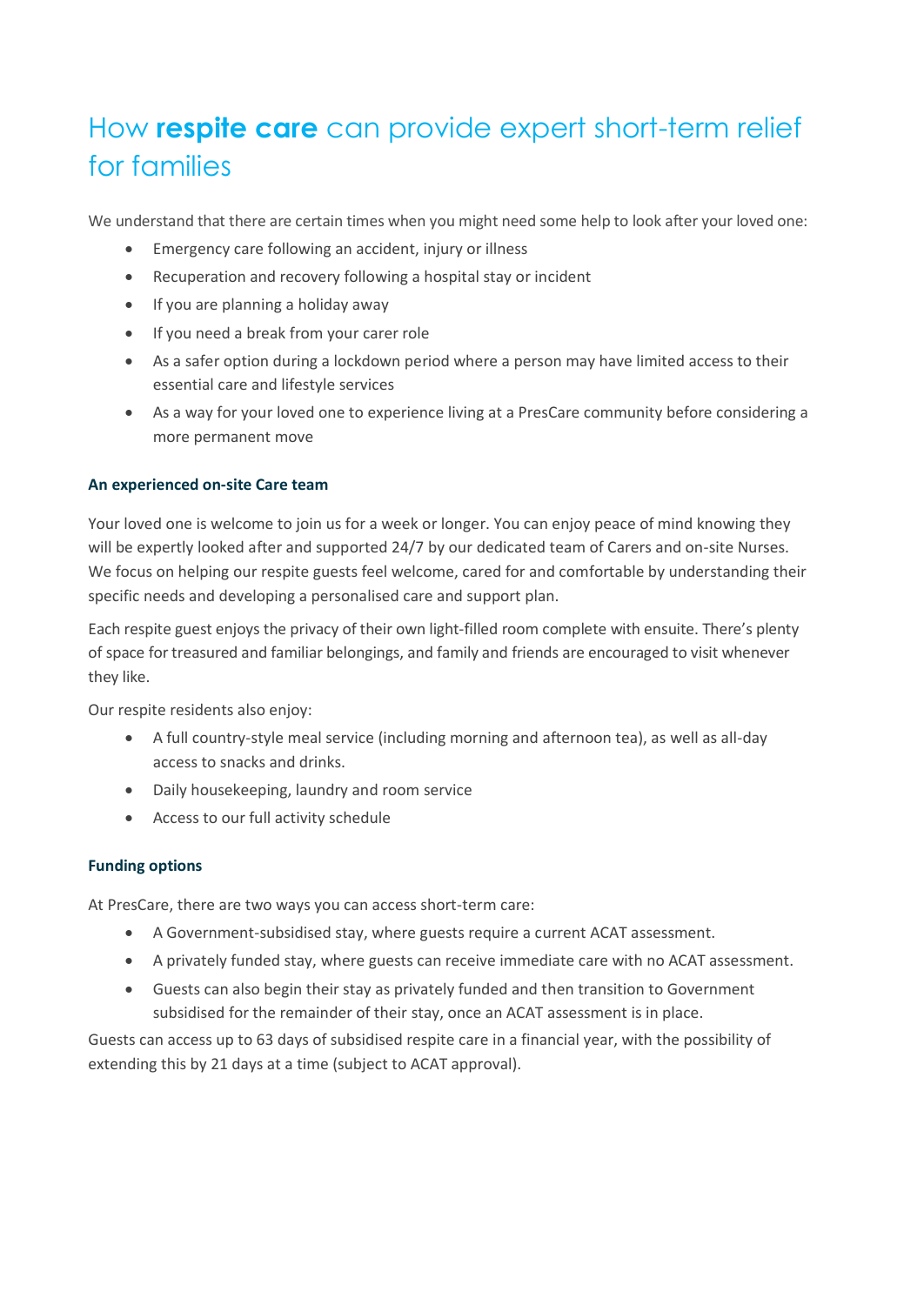# The **costs** of residential aged care

*At each PresCare community, we provide the highest possible quality of care to people with an assessed need, often regardless of their financial circumstances.* 

#### **Standard fees and charges**

Our communities operate under the Aged Care Act which regulates the costs of living in residential aged care. The cost structure at PresCare is simple, transparent and consistent with the fees and charges of all other aged care communities in Australia.

#### **Government subsidies**

The Government provides assistance to aged care residents who cannot afford to pay for their own care. The exact amount of support your loved one may be eligible for will be based on their income and assets as determined by Services Australia.

#### **Support for Veterans and War Widow(er)s**

If your loved one is a Veteran or war widow(er), they are entitled to receive the same residential aged care service as all Australians. Contact the Department of Veterans' Affairs for additional information and support.

#### **No hidden costs**

Unlike many other forms of senior housing, residential aged care has no hidden costs or exit fees when a resident leaves. Apart from the costs outlined on the following page, residents are only required to pay for their personal items and expenses such as medication, medical and allied health appointments, clothing, personal care items and hairdressing.

#### **Short-term respite care**

Respite care is a way of receiving residential aged care for a short time. It can provide a much-needed break for families or partners who are caring for a loved one at home, especially at holiday times.

Respite care can also provide a loved one with the additional care they need while recovering from an injury or illness.

Available in private suites, including in the secure memory support house, respite guests can access up to 63 days of subsidised respite care in a financial year, subject to a current ACAT approval.

*"Every older Australian deserves to be cared for as an individual. Our care culture centres on kindness and helping each resident to live their best, most joyful life every day - whatever that means to them."* 

*Kylie Radburn, Chief Governance Officer, Apollo Care*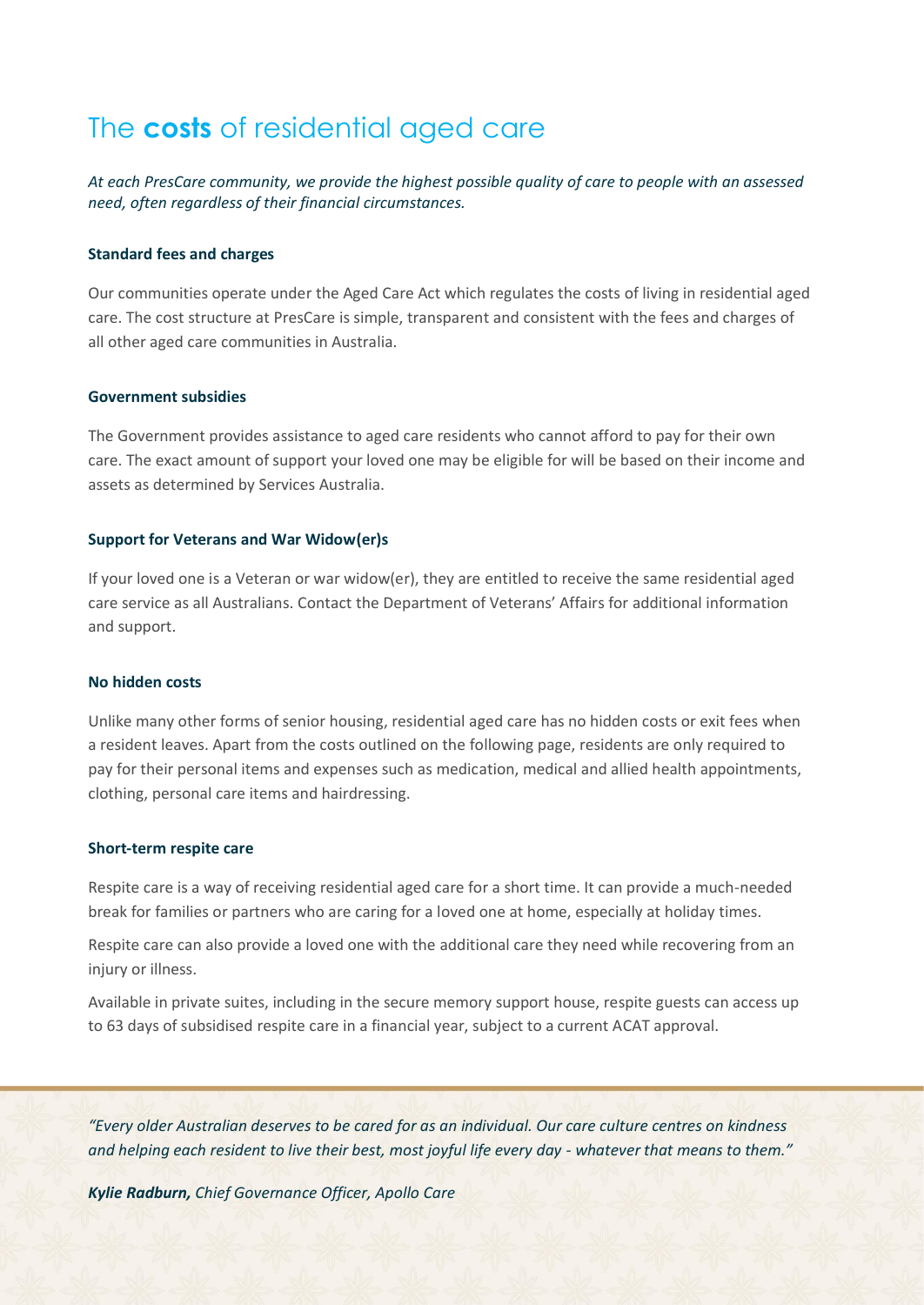# **Accommodation** costs

## *Residents contribute towards their accommodation and daily care through a schedule of accommodation and care payments outlined below.*

A resident's aged care suite is secured through a fully refundable accommodation payment (RAD) that is Government guaranteed. There are 4 payment options for to secure a room in one of our communities:

| <b>Accommodation payment</b>                                                                                                                                                                                                                                                                                                                   | <b>Examples</b><br>(at 17/01/22)                |
|------------------------------------------------------------------------------------------------------------------------------------------------------------------------------------------------------------------------------------------------------------------------------------------------------------------------------------------------|-------------------------------------------------|
| Option 1: Fully refundable accommodation deposit (RAD)                                                                                                                                                                                                                                                                                         | All upfront                                     |
| This is a once-off lump sum payment that is refunded in full when<br>the resident leaves. There are no exit fees deducted from this<br>deposit. The current RAD for a standard studio room at<br>Groundwater Lodge is \$245,000 and Yaralla Place is \$295,000.<br>Alexandra Gardens has a range of room types from \$295,000 to<br>\$385,000. | \$245,000 deposit (RAD)<br>at Groundwater Lodge |
| <b>Option 2: Daily accommodation payment (DAP)</b>                                                                                                                                                                                                                                                                                             | <b>OR A daily payment</b>                       |
| You can choose not to pay an upfront RAD and pay an interest<br>charge each month instead. This fee is calculated daily based on<br>the amount of the unpaid RAD. The interest rate used to calculate                                                                                                                                          | (Based on \$245,000<br>RAD)                     |
| a Daily Accommodation Payment is called the Maximum<br>Permissible Interest Rate (MPIR). This is set by the Government                                                                                                                                                                                                                         | \$27.12 / day (DAP)                             |
| and reviewed quarterly. These payments are not refundable.                                                                                                                                                                                                                                                                                     | MPIR 4.04 %                                     |
| <b>Option 3: A combination of RAD and DAP</b>                                                                                                                                                                                                                                                                                                  | <b>OR A combination</b>                         |
| Residents can choose to pay a combination of a part RAD and part<br>DAP, for example, a deposit of \$100,000 (RAD) and a daily payment                                                                                                                                                                                                         | (Based on \$245,000<br>RAD)                     |
| on the unpaid amount of \$145,000 (DAP). Only the RAD lump sum                                                                                                                                                                                                                                                                                 | Deposit \$100,000 (RAD)                         |
| deposit is refundable when the resident leaves.                                                                                                                                                                                                                                                                                                | Plus \$16.05 / day (DAP)                        |

## **Option 4: Government supplement**

The Government may provide assistance to cover the cost of your accommodation payment based on an income and assets assessment that will determine if you qualify for full Government support, or will be required to contribute towards your accommodation in one of 3 options:

- A refundable accommodation contribution (similar to a RAD but capped at the lump sum equivalent of Government supplement rates)
- A daily accommodation contribution (similar to a DAP but capped at Government supplement rates)
- A combination of a RAC and DAC of your choosing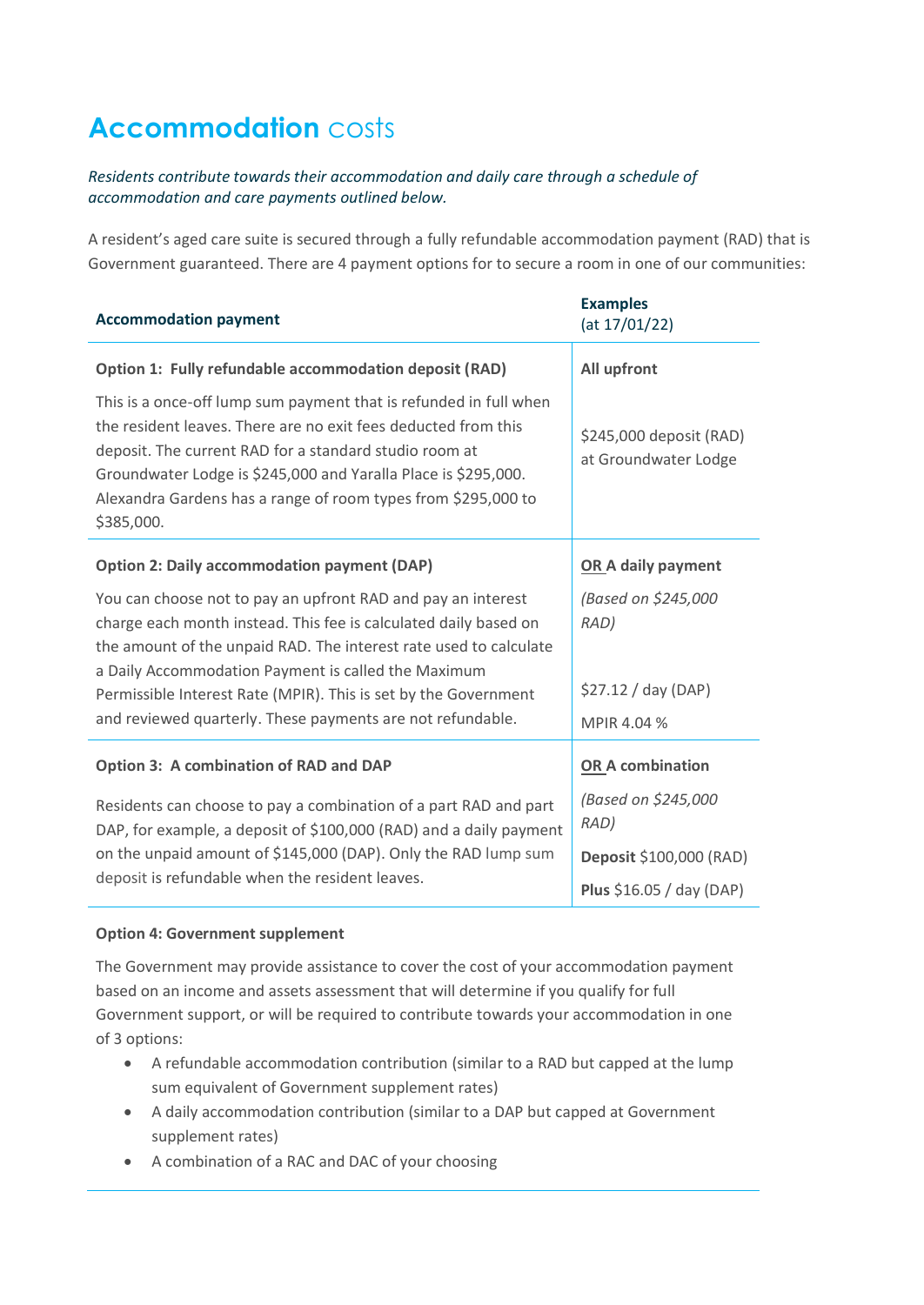# **Care and support** costs

*Residents contribute towards the costs of the nursing care, daily support, meals and housekeeping they receive through daily care fees.* 

| <b>Set Daily Care Fees</b>                                                                                                                                                                                                                                                                                                                                         | <b>Costs</b> (at 17/01/22)                             |
|--------------------------------------------------------------------------------------------------------------------------------------------------------------------------------------------------------------------------------------------------------------------------------------------------------------------------------------------------------------------|--------------------------------------------------------|
| A basic daily care fee                                                                                                                                                                                                                                                                                                                                             | \$53.56 / day                                          |
| This fee is paid by all residents to cover living expenses such as<br>meals, laundry, personal and nursing care and electricity. This fee<br>is set by the Government and is standard in every Australian aged<br>care facility. It is currently set at 85% of the pension and is adjusted<br>each March and September in line with changes to the Age<br>Pension. |                                                        |
| A means-tested daily care fee (MTCF)<br>This is an additional contribution towards the cost of a resident's<br>daily care. The amount of this fee is determined by a resident's<br>income and assets assessment. It is reviewed quarterly and may<br>vary over time if a resident's income, assets or cost of care change.                                         | Determined by the<br>Government:<br>Services Australia |
| The annual cap that applies to the MTCF:                                                                                                                                                                                                                                                                                                                           | \$28,792.36                                            |
| The lifetime cap that applies to the MTCF:                                                                                                                                                                                                                                                                                                                         | \$69,101.75                                            |

#### **Next steps**

- You can estimate the amount your loved one may be asked to pay towards their care by going t[o www.myagedcare.gov.au](http://www.myagedcare.gov.au/), searching for 'fee estimator' and completing the form.
- Some families also seek advice from a Financial Planner.

*"I visit my Mum at Yaralla almost every day. I love that I'm welcome any time so the visits can fit around my work schedule. We spend lots of time together tending the little garden we've planted and it brings both of us much joy."*

*Cheryl, daughter of Resident at Yaralla Lodge*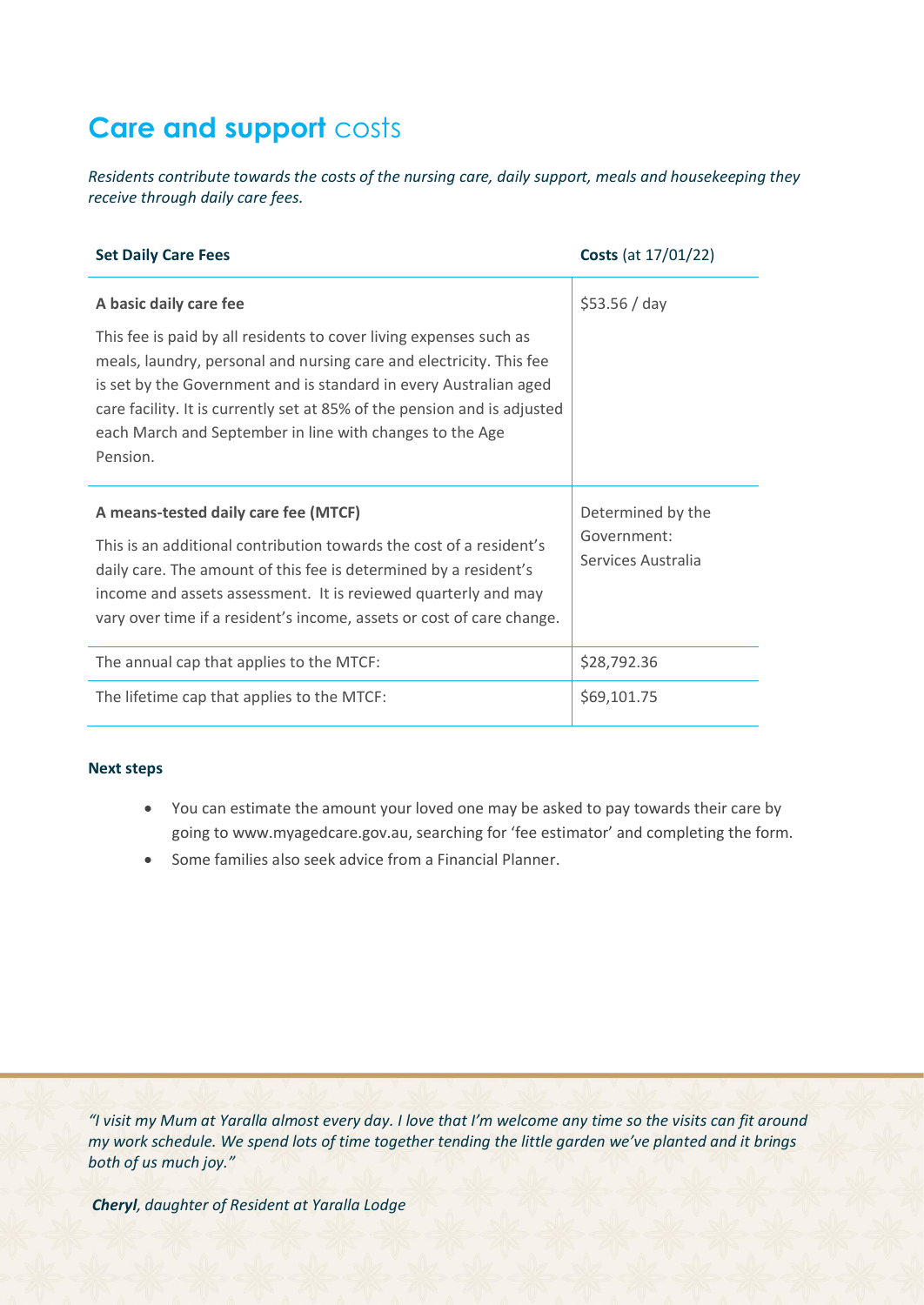# Supporting residents to **live their way** with grace and dignity

## *You can enjoy peace of mind knowing your loved one will be expertly looked after and supported in our welcoming communities that have been designed to feel like home.*

PresCare's three regional communities offer a more personal and home-like living experience. Each household shares a kitchenette, lounge and dining room. Each resident enjoys the privacy of their own suite and there's plenty of room for treasured and familiar belongings. Family and friends are encouraged to visit as much as they like.

Our flexible approach to home-made meals means our guests can choose when and where they eat, and our beautiful outdoor courtyards offer the simple pleasures of a backyard, with veggie patches and flower beds. There are also many shared spaces where residents can come together to share a meal or a chat, as well as enjoying sitting outside in our gardens.

We focus on helping our residents feel welcome, cared for and comfortable by understanding their specific needs and developing a personalised care and support plan.

## **Daily care and lifestyle support**

- Nursing care a registered nurse is on-site 24 hours a day.
- Assistance with daily living activities such as bathing, showering, dressing and mobility along with medication.
- Freshly made, dietician-approved meals (including morning and afternoon tea), as well as allday access to fruit, sandwiches and snacks. Dietary requirements and cultural needs are catered for.
- A range of activities and outings that provide companionship and connection to the community. Residents can choose to be as involved as they like.
- Daily housekeeping, laundry and room service.
- Close ties to local Christian churches, and residents are welcome to attend onsite services and receive pastoral support.

## **Specialist care**

- **Dementia Care:** Residents with dementia live in our standard aged care suites and those needing emotional care live in our secure memory support units. Care is person centred and delivered with respect and kindness.
- **High Care:** PresCare communities deliver high care, supported by a registered nurse on site 24 hours a day. This includes palliative care and recovery from injury or illness.

*"I love everything about living at Groundwater Lodge. I'm so well looked after and the Carers here are wonderful. Having all my paintings, pictures and special belongings in my own room makes it feel so homely." Lillian, Resident in Ibis House, Groundwater Lodge*